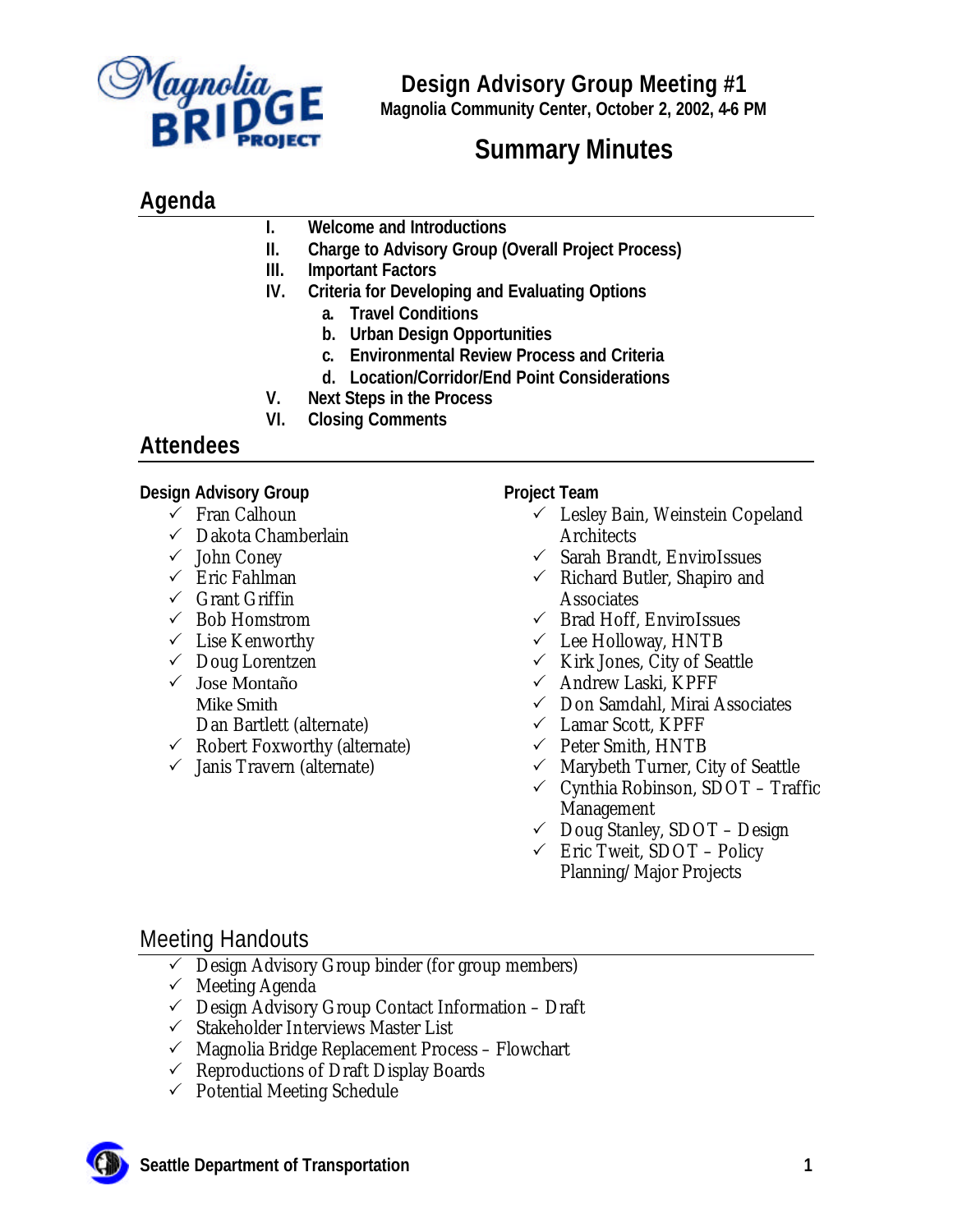## I. Welcome and Introductions

### **Brad Hoff, EnviroIssues – Facilitator**

Brad welcomed the group and led introductions around the table. He asked that Design Advisory Group members check the contact information listed in the binder and report any revisions or changes.

### **Conclusion: With introductions complete, Brad introduced Kirk Jones, Seattle Project Manager, to provide context for the Advisory Group.**

## II. Charge to Advisory Group (Overall Project Process)

### **Kirk Jones, Seattle Department of Transportation – Seattle Project Manager**

Kirk provided a brief history of the Magnolia Bridge and the current process established to explore its replacement. The bridge is 70 years old, and natural calamities (Nisqually earthquake and slope failures/landslides on both ends) have closed it twice. After the Nisqually earthquake, Senator Patty Murray secured a \$9 million grant to complete a design replacement study. The City has kicked off the process quickly because they recognize the need to remedy this problem in the near future.

Kirk explained that the City has now begun the process to complete a Type, Size, and Location (TSL) Study, which will take approximately one year (a report should be ready by July of next year). The study's aim is the selection of preliminary preferred alternative, and Kirk said the Design Advisory Group will review project team progress and provide important feedback. Kirk invited the Advisory Group members to review on a monthly basis the work that's been done, receive an update on the project's progress and direction, comment back to the project team, and likewise report back to their own constituents for input. Advisory Group members are thus serving as liaisons with the groups they represent.

Kirk directed everyone to review the purpose statement he created for the Advisory Group. In sum, the Advisory Group will not have decision-making or veto authority, but it will influence how the project progresses, and will have the opportunity to review information that the team is gathering.

Kirk noted that the project team has been working hard since August, has individually interviewed many stakeholders (including most Advisory Group members), and from those interviews has begun to identify relevant issues. He said the first Advisory Group meeting is an opportunity to present some of what the team has learned, get the Advisory Group's response, and begin filling in gaps. An Open House scheduled for October 9 will also help the team gather additional information and public input. He noted that the display boards presented at today's meeting are in draft form and will be used at the upcoming open house, after the Advisory Group has had a chance to provide input.

#### **Conclusion: The advisory Group understood their role in the process and had no questions for Kirk.**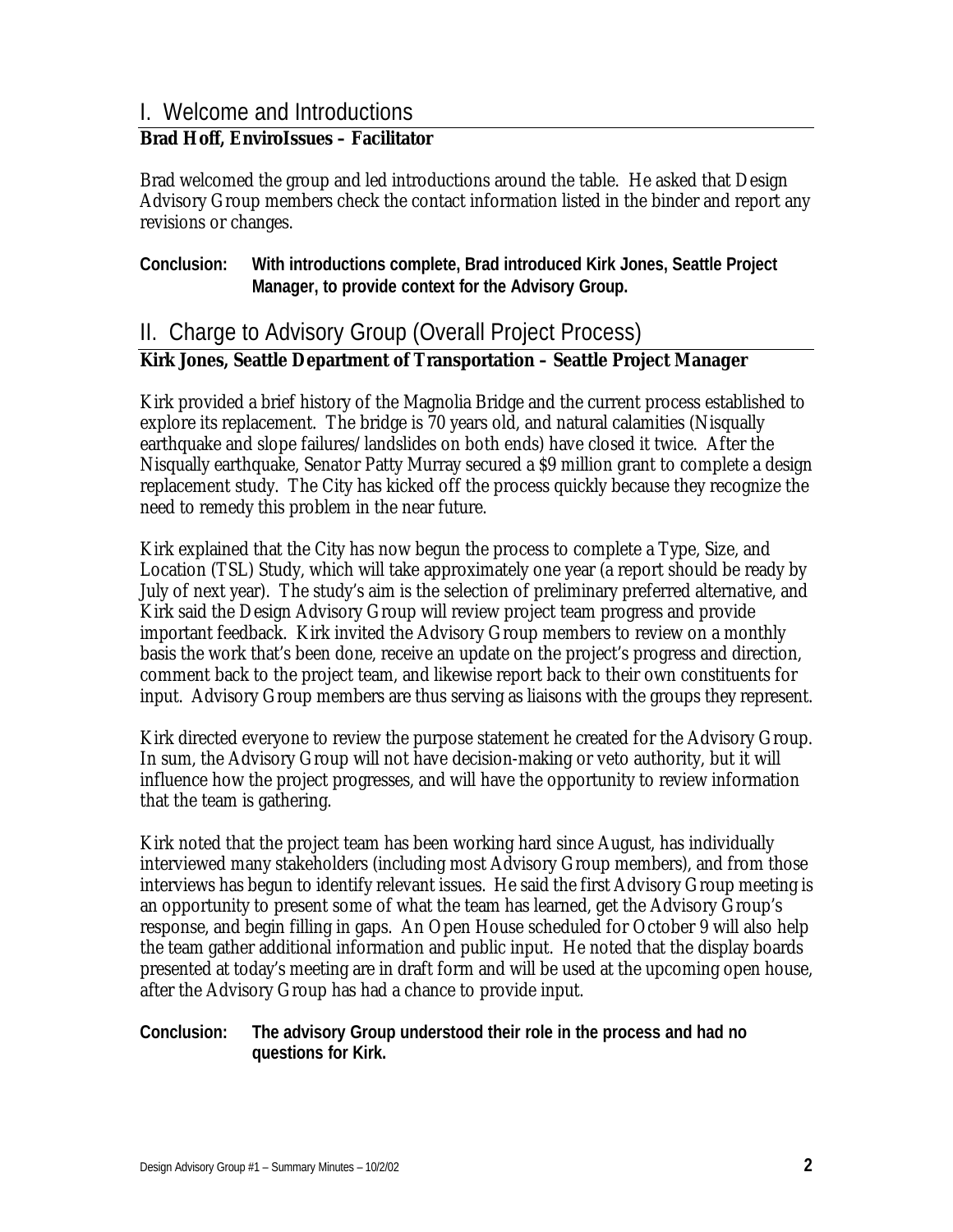### III. Important Factors **Brad Hoff, EnviroIssues**

Brad explained that EnviroIssues has interviewed more than twenty stakeholders, including agencies, residents, business owners, etc. (a list of those interviewed was provided). EnviroIssues used a common list of questions, but allowed interviews to generally take their own course given the perspective of the stakeholder. From the interview summaries, the project team culled a list of common themes that were repeatedly mentioned by stakeholders. Brad presented a board that listed these common themes, and explained that it offers a sense of what the project team has heard, but is not a comprehensive list.

Brad appreciated the broad thinking of those who were interviewed, and encouraged Advisory Group members to "think outside of the box." He compared the current process to a funnel: the current project is currently at the wide end of the funnel, and the project team hopes to create a list of 6 to 8 alignment alternatives in the near future. From this list of 6 to 8 alternatives, the project team will then create a series of criteria to reduce the list to 2 to 3 possible alignment options. Finally, a preliminary preferred alternative (PPA) will be selected.

Brad then quickly summarized the **common themes** that the team has identified:

- Community values: appreciation of Magnolia's "Island feel," preservation of the working waterfront, maintaining the general livability of the community, etc.
- The new facility must withstand seismic events, etc.
- Magnolia Bridge is clearly a lifeline to Magnolia Village, providing direct access that effectively funnels drivers to area businesses. Magnolia Village is the commercial heart and soul of the community.
- Whatever the project team does, the facility must support family-wage jobs.
- In terms of land use, "change is a-comin'," and we need to plan for the future. The Port is beginning their master planning process, and we'll need to coordinate with that process. In addition, development of the uplands will certainly change over time, and we must try to create a facility that gives us future options to support this development.
- In terms of land use, the project team must plan for the future, which is a moving target that none can predict. For this reason, the new facility must not "tie our hands" when it comes to future land use and urban design opportunities.
- All stakeholders said that the bridge must remain open during construction! During past closures, Magnolia Village has experienced as much as a 70% slump in business.
- The project team must look towards working with a multi-modal transportation system. While the project team doesn't know yet if systems like the monorail will materialize, the new solution must complement and work with future transportation systems and alternatives.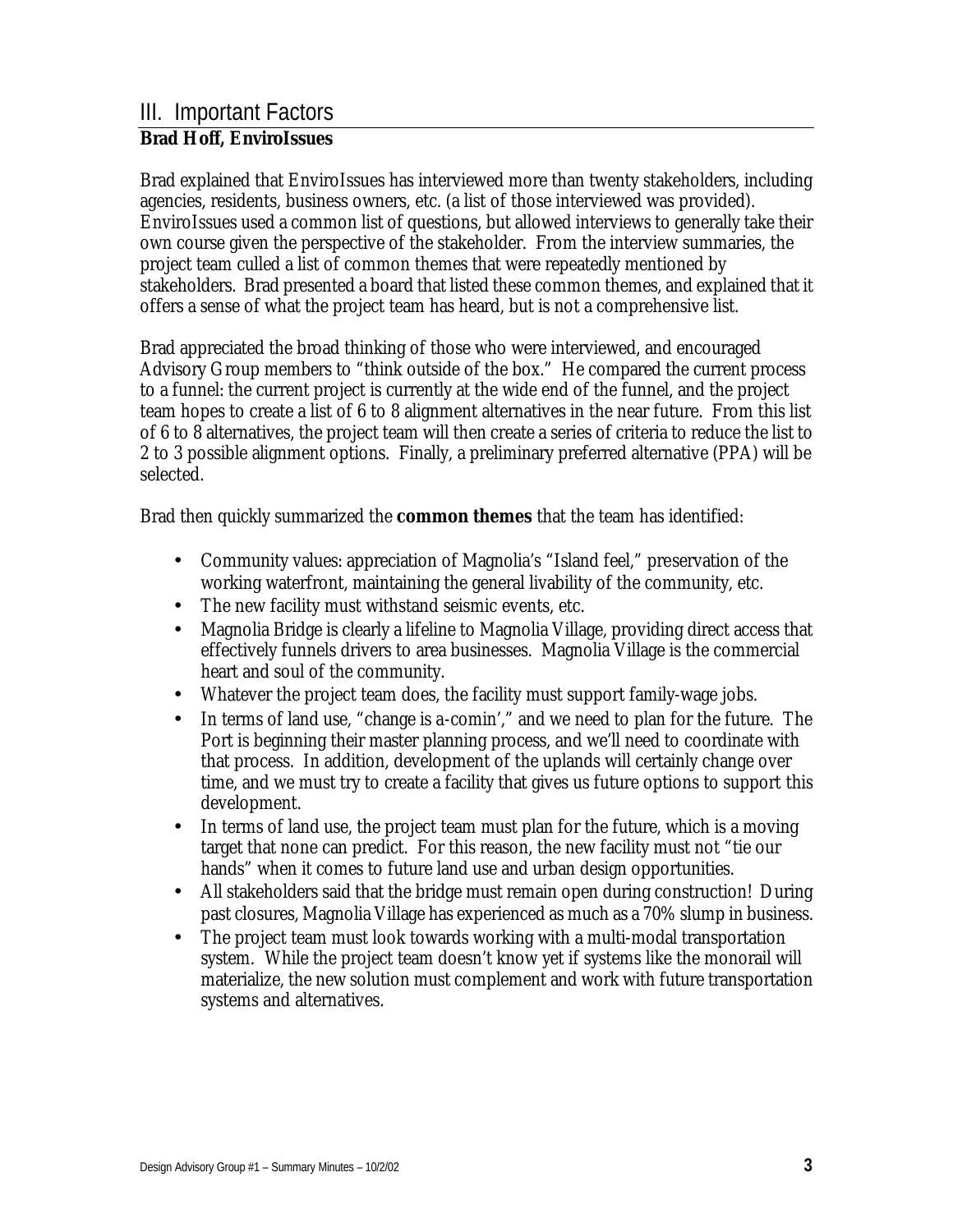- **Coney** From a Queen Anne point of view, I would like to see as part of this scope money for study of a fourth access facility to connect the  $15<sup>th</sup>$  corridor to Magnolia. When the bridge (or either of the other two access points to Magnolia, Emerson and Dravus) is closed, traffic can only be moved with the help of police officers. These access points are important to people driving to jobs, future recreational opportunities, and homes. These are important routes to Queen Anne residents, but they're not very good when one is shut down. We're also concerned about emergency vehicle passage when routes are slow or closed, as well as Magnolia Village's dependence on the bridge for business. The local area has grown up enough to get a fourth access point, which should be within this project's scope.
- **Fahlman** From a bicyclist's perspective, there are pros and cons to adding a fourth access. It would certainly affect the community's "island feel." A fourth access could serve freight mobility and future development. What kind of new industries are proposed in the area?
- **Coney** I've heard rumors of proposed research and development activities, which some see as industrial, others do not.
- **Lorentzen** I'd like to reinforce the need for a fourth access point. When the Magnolia Bridge closes, Dravus gets backed up as drivers discover this route to circumvent the closure. What we want to achieve with a new access point will be lost if other points become so congested.
- **Holmstrom** I'd recommend exploring an excellent fourth access point alignment that would take surface routes along the waterfront, past Palisades, and up 32<sup>nd</sup> Ave. This would provide great emergency access to Magnolia. I'd also like to support John and Doug's previous comments.
- **Kenworthy** The Ballard/Interbay area is responsible for more fishing commerce than any other part of the U.S. The fact that so many ships and fishing vessels come here to create jobs and export revenue (which is essentially new money for the community) is really important. The bridge must not hinder these local activities. In addition, I've heard people talk about how they really appreciate the view from the bridge coming into Magnolia; there's a sense of "lightening up" as one comes into the community. If the new bridge were to be a replacement, the view is less important to Seattle Marine Business Coalition, but is a concern that I've heard from Magnolia residents.
- **Montaño** I think that it is very important to have access to the marina and to Smith Cove Park, which will likely be enlarged (through acquisition of additional land), and maybe augmented with some athletic fields, etc. Egress and ingress to this area is hugely important. I consider waterfront access to be one of the important issues for consideration in the design of the bridge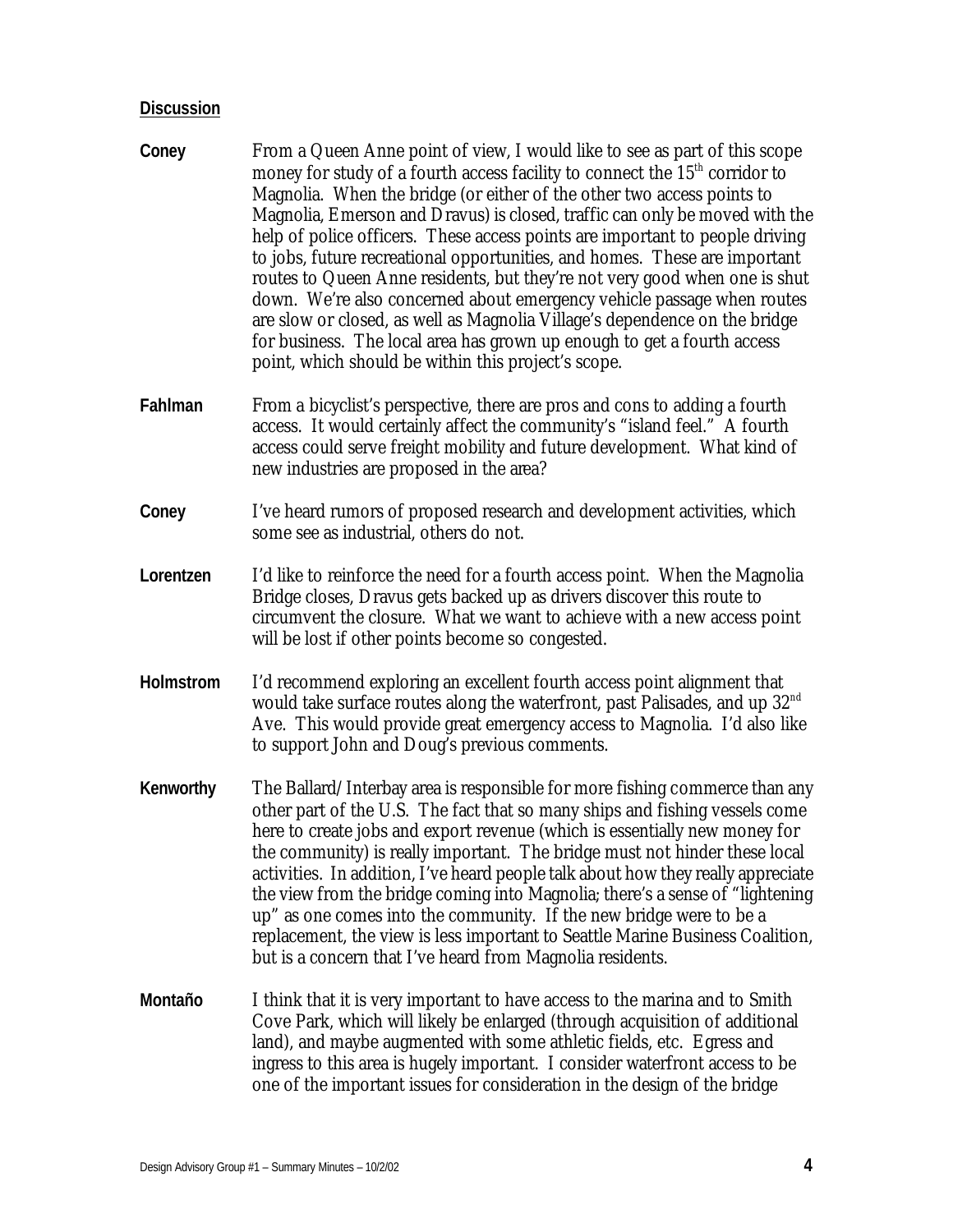regardless of where it is located. If the bridge can accomplish more than just reaching Magnolia Village, that's very attractive.

- **Fahlman** Enlarging Smith Cove Park would be great, and tying into Myrtle Edwards Park would also be great. A bike path circles all the way around Terminal 91, and while my route is actually on Magnolia Bridge (eventually connecting to Elliott Ave), many cyclists use the Myrtle Edwards path for exercise during the day. Additional connectivity between paths would be great. The safety of bikers (collisions between fast cyclists along the Myrtle Edwards path) is a concern, and separate facilities for pedestrians and bikes might be a good idea.
- **Coney** I hope that this study dovetails well with studies being done for the monorail. Several stations are proposed throughout the  $15<sup>th</sup>$  Ave corridor, and there will certainly be a Garfield Street station if the monorail is funded. The monorail will need some space to operate, covered transfer points, and trolley transfers (if the trolley extends that far), etc. There are certainly intermodal issues to consider. The way that the city and Metro battle out busing routes and issues will have an impact on this project. In addition, we need to keep traffic flowing in the  $15<sup>th</sup>$  Ave corridor. Every time we add business capacity to the area, we will have slow-down issues.
- **Griffin** The thing that stood out in my mind when Kirk was talking about the process was that the project team must be sure the design follows federal guidelines. The facility will have to in order to get the kind of federal funding it needs.
- **Calhoun** I think the common themes board captures the concerns of the Queen Anne Chamber.
- **Chamberlain** Talk of coordination with the Port's planning process is important. The Port is looking at the North part of the terminal and considering opening up that end (possibly creating room for a fourth access point). There is interest in moving the streetcar barn, though they will have to find space for it. I've seen early plans showing the streetcar barn moving to another location, and the Port is interested in that. I'd also encourage considering future uses and tying those considerations to overall plans. The Port is also interested in shoreline access issues associated with Smith Cove Park, particularly in light of the potential Navy property swap.
- **Conclusion: Lee Holloway and Kirk Jones requested that the fourth access point and shoreline access be added to the "Common Themes" display board. Brad Hoff also explained that the project team is trying to find someone or a group that best represents the 15th Ave/Elliott Ave business corridor, and asked that the Advisory Group let the Project Team know if they have any ideas.**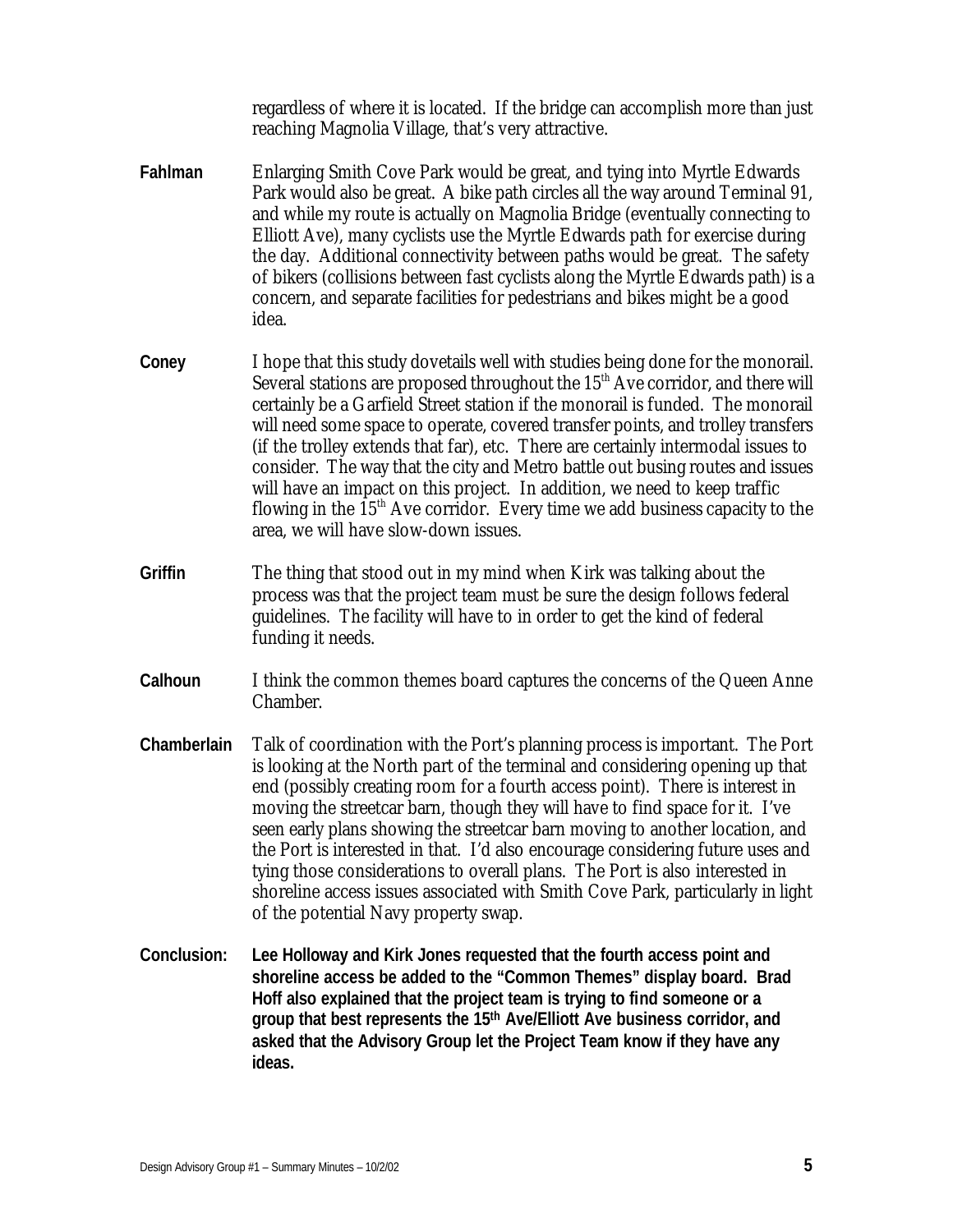## IV. Criteria for Developing and Evaluating Options

## **Lee Holloway, HNTB, Consultant Project Manager**

Lee Holloway discussed the project team's charge. At this point, the team is dealing with more questions than answers, and doesn't know what the future will bring to the project area. What currently exists in the project area won't be there for the life of whatever replacement is chosen, and we don't want to build something that hinders future development. Rather, we want to encourage and help appropriate development take place.

To help identify alternatives, the project team will develop a series of criteria on different topics (including transportation, environmental impacts, and other goals the Design Advisory Group creates). The team will then develop 6-8 reasonable alternatives and then use the screening criteria to narrow down the field to three alignment options. At that point, the three alternatives will be further developed and refined.

The team will then reach a decision point: if it happens that all three alternatives are not controversial, and one is clearly the leader over the other two, the team may not need to complete the Environmental Impact Statement (EIS) process. Instead, the team will complete an Environmental Assessment (EA). If that's the case, the team will march on through analysis and then begin to develop roadway plans, bridge plans, aesthetic studies, and complete the TSL report. Thereafter, the team will go into design. The project is currently budgeted through construction documentation (design), and during design the team will also start looking for construction dollars.

If an EIS is not required, construction would be expected to start in approximately three years. If there isn't a clearly preferred alternative among the three final alternatives, or if there is controversy about a particular option, the team will go through the EIS process to determine the preferred alternative. Completing an EIS would add a year to schedule, and then the team would start creating the 10% design plans.

**Conclusion: The Design Advisory Group had no questions for Lee, who then invited project team discipline leaders to introduce the display boards they will use at the open house, as well as discuss the work they've completed thus far.** 

## IV(a). Travel Conditions

## **Don Samdahl, Mirai Associates**

Transportation may not be the most important factor in the bridge redesign, but the eventual solution needs to meet future use and functionality requirements. The team is starting to look at the bridge corridor and current and future conditions (until the year 2030). For perspective, Don explained that the aerial photo on display at the meeting approximately represents the study area the team is using to evaluate transportation issues. There are potential impacts to transportation in the immediate project area and, to be effective, the team must also look at issues beyond this area (e.g., Downtown Seattle, Ballard, etc.).

Don presented a board on existing travel conditions. The Magnolia neighborhood has approximately 60,000 cars entering/leaving per day carrying approximately 100,0000 people.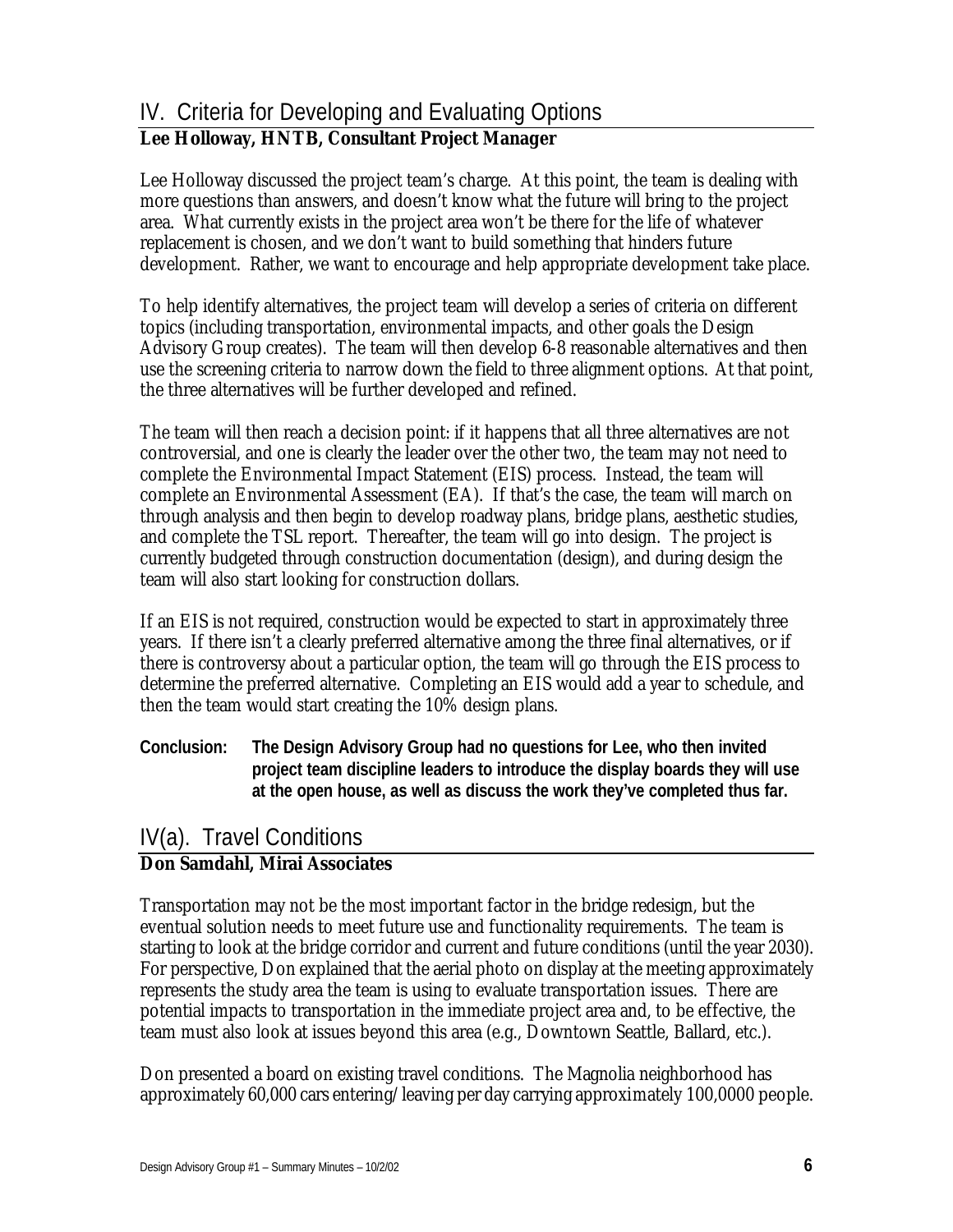The Magnolia Bridge carries roughly one-third of all traffic in/out of Magnolia per day. All three Magnolia access points (Magnolia Bridge, Dravus, and Emerson) carry similar amounts of traffic. When one route is closed, this obviously increases the load on the other two facilities. The Elliott Ave corridor is the main thoroughfare in the area. Thorndyke could be affected in terms of traffic volumes depending on the different potential alignments chosen. The amount of local traffic will be considered as part of the study, as will traffic on smaller neighborhood streets (the study will not simply focus on major arterials).

Don presented a second board on travel patterns, and explained that city and Puget Sound Regional Council models were used to assess travel patterns and to look at existing and future conditions. The team will look at the characteristics of Magnolia and how the area ties to the rest of the city. An important question they've been focusing on: Where are people going who are using the Magnolia Bridge? Users of the bridge are very heavily focused in the southern part of Magnolia. A relatively low number of people cross the bridge to head north, because it is more convenient to use one of the other two access points. The team will also look at whether conditions might change in the future (currently, 40% of drivers crossing the bridge are going downtown, 30% are going to South Queen Anne, Aurora, and South Lake Union, 10% are heading north over the Ballard Bridge, 10- 20% are heading to West Seattle, and a small percentage use the bridge to head to the east side). These travel patterns start to dictate what needs to be accounted for in any kind of replacement facility.

- **Coney** It doesn't look like we've charted where Seattleites are going. We need to consider what's going on in the Elliott Ave corridor independent from its tie to Magnolia. Another graphic similar to the existing travel patterns diagram should be created for Elliott Avenue.
- **Kenworthy** From an industrial perspective, industrial interests up north maintain a very low inventory to avoid taxes, and therefore head from Ballard to Duwamish to pick up parts frequently. To talk of who's using SR-99 is not nearly as important as who is on the Ballard/ $15<sup>th</sup>$  Ave corridor. [Note typo on board: the board actually refers to the  $15<sup>th</sup>$  Ave corridor, but says "SR-99"; this will be corrected for the Open House]. In terms of the function of the area, all users of 15<sup>th</sup> Ave are critically important and don't necessarily need to be tied to Magnolia. If we restrict that artery in any way, there will be serious freight mobility impacts.
- **Chamberlain** It would make sense to look at traffic flows at Dravus/Emerson, and perhaps look at all connections from the Ballard Bridge southward. This would help the Advisory Group get a better feel for the numbers.
- **Lorentzen** It's also important to think of the  $15<sup>th</sup>$  Ave corridor as a truck route that replaces SR-99. Traffic often exits from SR-99 at Winchester Road and can hop back on at the Viaduct. There are important traffic considerations associated with industrial areas to the north.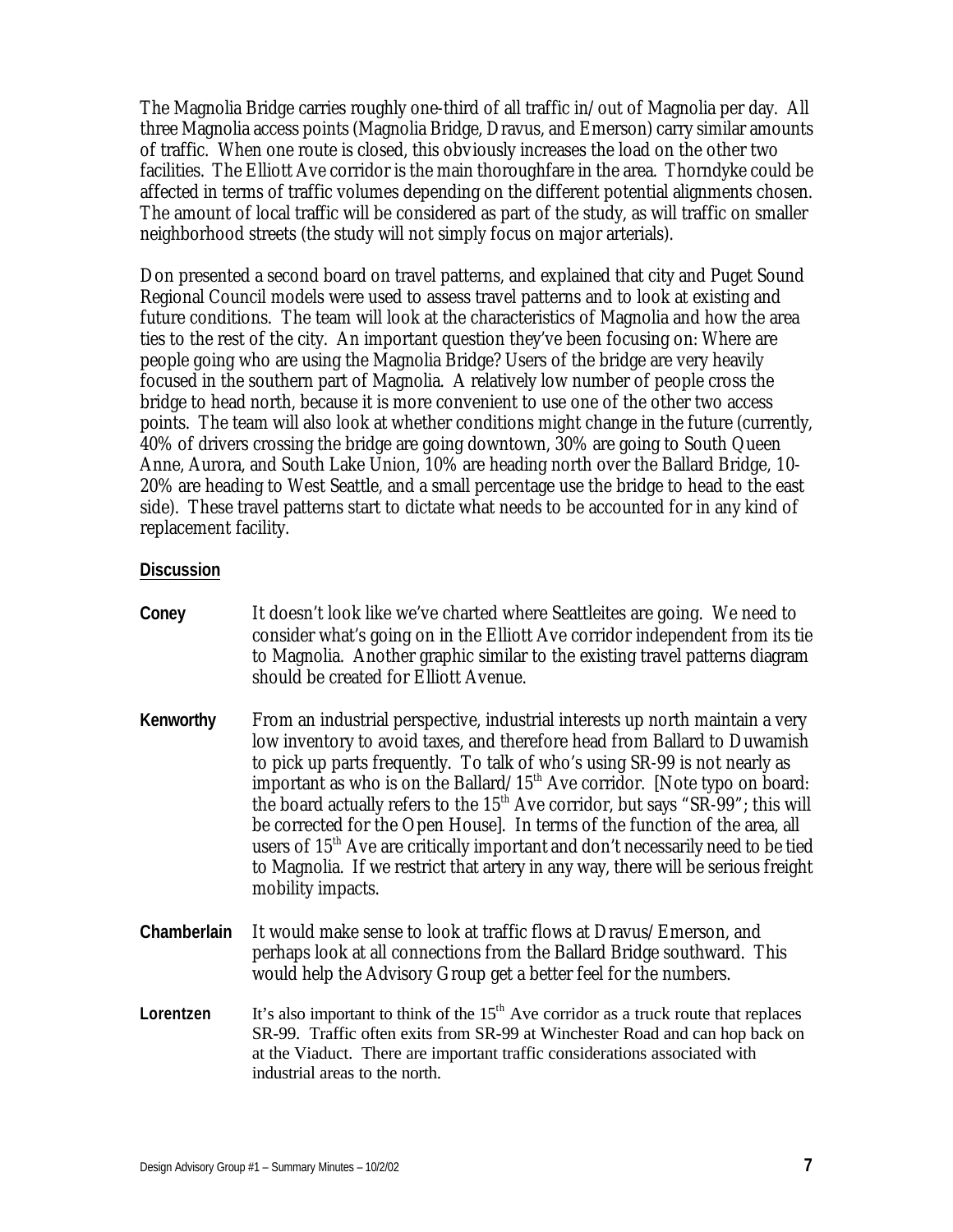| Kenworthy    | The Friday Group has started thinking about what happens when work starts<br>on the Fremont Bridge. How do we connect work there with this project?<br>Is the Fremont Bridge funded? |
|--------------|--------------------------------------------------------------------------------------------------------------------------------------------------------------------------------------|
| <b>Jones</b> | A grant was just received for the bridge, and the project is close to being fully<br>funded. It is on the three-year project list.                                                   |
| Coney        | At stakeholder meetings for the Fremont Bridge, they are projecting the start<br>of construction in 2005. We don't want our project to overlap with<br>Fremont's construction.       |
| Kenworthy    | Is the project team choreographing project construction activities in the area<br>with other major transportation projects?                                                          |
| Jones        | Yes, the project team will address this issue, and construction coordination is<br>in the consultants' contract.                                                                     |
| Coney        | It would also be helpful to add to the display board traffic numbers to/from<br>Smith Cove/Elliott Bay Marina and to/from the Port facilities.                                       |

Don then presented his third board, which provides information on local future population and growth trends. Most employment growth is expected to occur in the Ballard/Interbay area, while residential growth is expected to continue at a slower pace in Magnolia.

**Conclusion: Don Samdahl agreed to try to look at all patterns mentioned above by the Advisory Group, and will provide a graphic that characterizes the 15th Ave corridor for the Open House. It was also suggested that the team clarify the title and subject matter by using two-way arrows.** 

## IV(b). Urban Design Opportunities

## **Lesley Bain, Weinstein Copeland Architects**

Lesley Bain presented two boards, the first of which summarized urban design issues. She explained that the City needs to create a transportation system that takes advantage of wonderful things in the project area, and that also supports future development that can't yet be predicted. In designing the facility, the project team should strive to respect community characteristics and values, support job creation, increase public access to the waterfront, take advantage of amazing views, and recognize the very valuable real estate for marine industrial uses and public open space. The project team also needs to minimize conflicts between the rich diversity of uses that are in the project area.

When working in this area, the project team must also take into account the need to maintain and further create an inter-modal/multi-modal transportation system. That picture is not clear yet (it could include rail, water transport, Metro, streetcar, etc.). The new facility will not only have future impacts, it should also accommodate what's there now (e.g., the needs of existing users like City Ice). Urban design in this area is fun because it could potentially take advantage of the many levels present in the area (while remaining aware of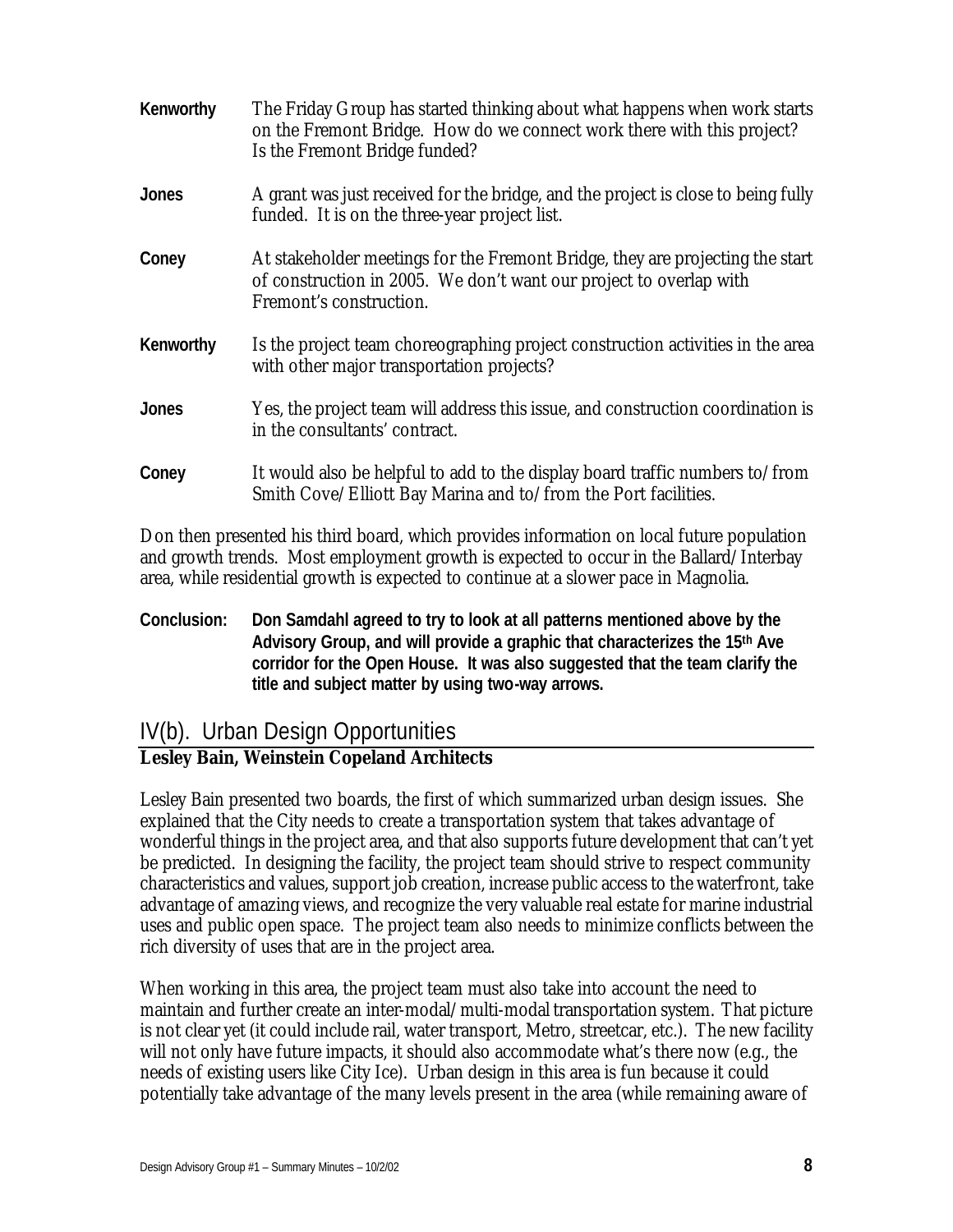minimizing conflicts between disparate uses). Urban design is also exciting and challenging, as the area needs to support industrial uses, provide public/marine access, and support single-family residential areas. Leslie acknowledged that certain infrastructure needs to be built, but noted she wants to make sure that other important purposes and needs are met in the process.

Lesley also presented a board that notes existing and potential connection points for a new facility in the project area.

**Conclusion: There were no comments or questions for Lesley from the Advisory Group.** 

# IV(c). Environmental Review Process and Criteria

## **Richard Butler, Shapiro and Associates**

Richard Butler explained that he would be looking at both the built environment (as described by Lesley), as well as the natural environment. There are certain requirements that need to be followed in the replacement process. The project team is not yet doing an EIS/EA, and won't be doing huge documents at this stage of the process. Rather, it will be doing an environmental review summary, essentially a large and fairly lengthy checklist (Richard presented a board on the issues that the summary will cover). Stakeholders have already mentioned many of the issues that will be looked at from an environmental perspective. Environmental criteria are one lens the project team will be using to screen alternatives. Other sets of criteria will also be added to a systematic process and used to eliminate alternatives.

Richard then presented three of the maps the team is reviewing in the information gathering process (these maps are just a few of those obtained from Seattle). Some of the more prominent issues will include landslides and soil stability, surface water runoff, and fisheries and ESA compliance. The team will also look at public facilities, and specifically at public recreation facilities. Federal guidelines look carefully at protecting (existing and potential) park and recreation activities and resources (e.g., the areas involved with the Smith Cove swap are protected as a potential park resource).

| Kenworthy     | Does the team have any graphics of public assets invested in the project area?<br>(BINMIC pays a disproportionate amount of taxes, and this is an area of<br>major public investment.) |
|---------------|----------------------------------------------------------------------------------------------------------------------------------------------------------------------------------------|
| Jones         | This kind of map doesn't exist, although utility layers in GIS format are<br>available.                                                                                                |
| Kenworthy     | Do any of your maps show where the rail routes go?                                                                                                                                     |
| <b>Butler</b> | The graphics do include the railroad, which will be an important<br>consideration.                                                                                                     |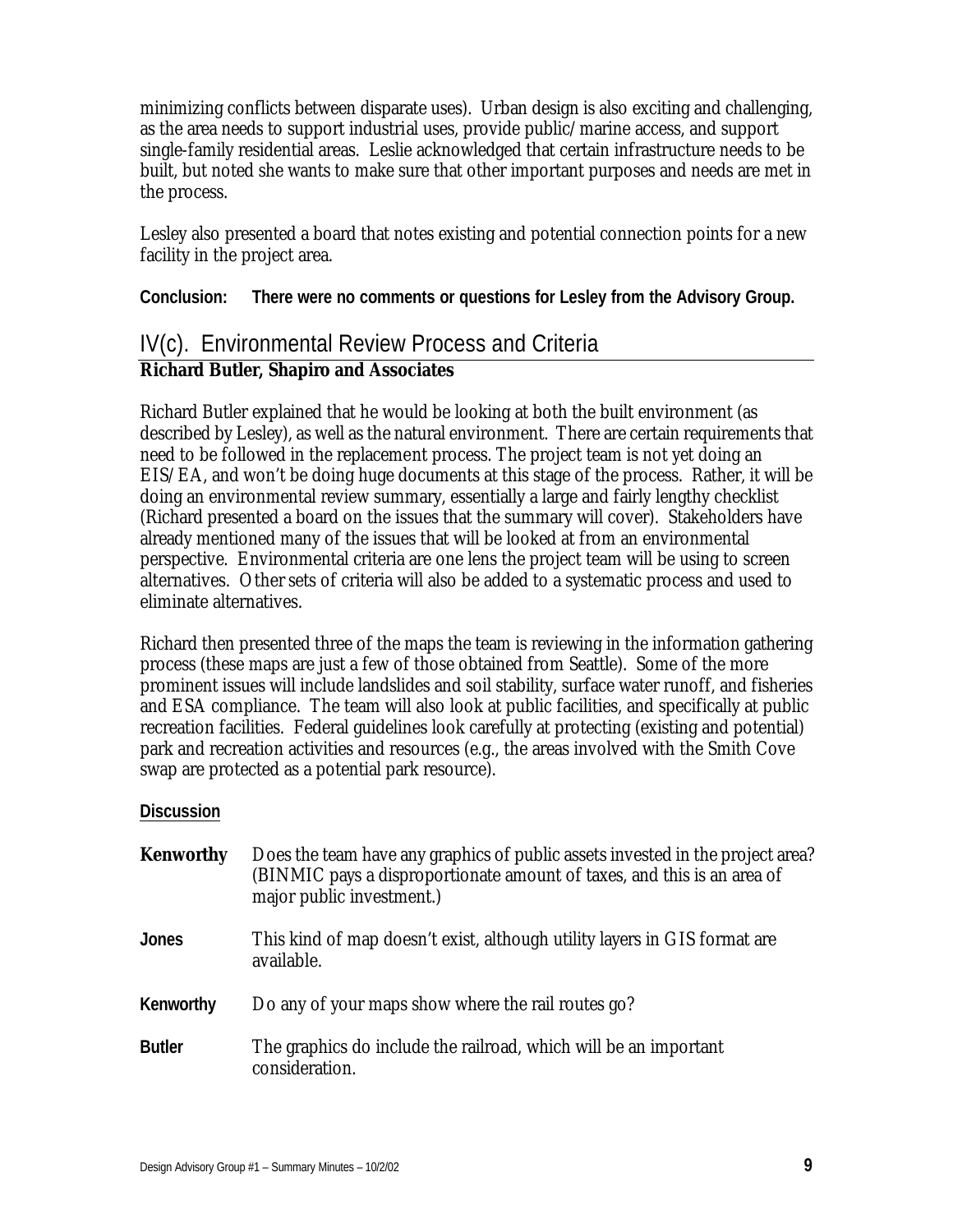- **Kenworthy** The BINMIC area is competing for cargo in the area, and many of our jobs depend on this factor (i.e., cargo is a big part of economic picture). I don't see recognition of that priority emphasized in the boards, and I've heard that 1-in-5 jobs depend on rail to some extent. The impact of the Magnolia Bridge Project on cargo rail will be crucial.
- **Chamberlain** [In response to a question about what the Port is thinking about doing with Terminal 90/91]: The Port is trying to get their master planning study underway. The Port looked at the area during Harbor Strategy 21, which assessed keeping property south of the bridge designated for marine business, and evaluated the financial and development possibilities for the uplands. The Port has started collecting background information about what new facilities might look like, but at this point hasn't made any decisions about what might be developed. There is as yet no formal outside planning process, and the Port Commissioners haven't commented on results of the work that's currently occurring.
- **Conclusion: No specific action items resulted from discussion following Richard's presentation.**

# IV(d). Location/Corridor/End Point Considerations

### **Lamar Scott, KPFF**

Lamar gave a brief summary from an engineering perspective about the work that's been completed to date. The project team is now gathering alignment ideas through stakeholder interviews and other methods, and will try to firm up some potential alignment proposals so the team can begin looking at them rationally. As the team continues to synthesize alignment options and firm up project goals and criteria, real options should start to become clearer. As has been said previously, the team will attempt to pare down options to three alternatives, and ultimately select from those a preliminary preferred alternative.

The project team will look at issues of functionality (how would the new facility suit objectives), "buildability" (could the new bridge actually be constructed?), potential impacts on the built and natural environment, and how the facility could maximize opportunities. The sets of criteria that are established will help the team "score" factors as they work through this process. When the number of alignments has been limited to three, the team will begin to do harder engineering, set some vertical and horizontal controls, and create firmer options.

Lamar explained that the display board depicting "Alignments Heard so Far" is an attempt to get people's creative juices flowing. Obvious alternatives that have been mentioned frequently (and are thus depicted) include a route along the waterfront and up  $32<sup>nd</sup>$  Ave, tying to Magnolia Village. There are also a number of existing variations on the current bridge location, as well as many potential locations on the north end of the uplands. No conclusions have been made yet about possibilities. Kirk Jones emphasized that the team has heard some things about potential alignments, but the team is open to other thoughts.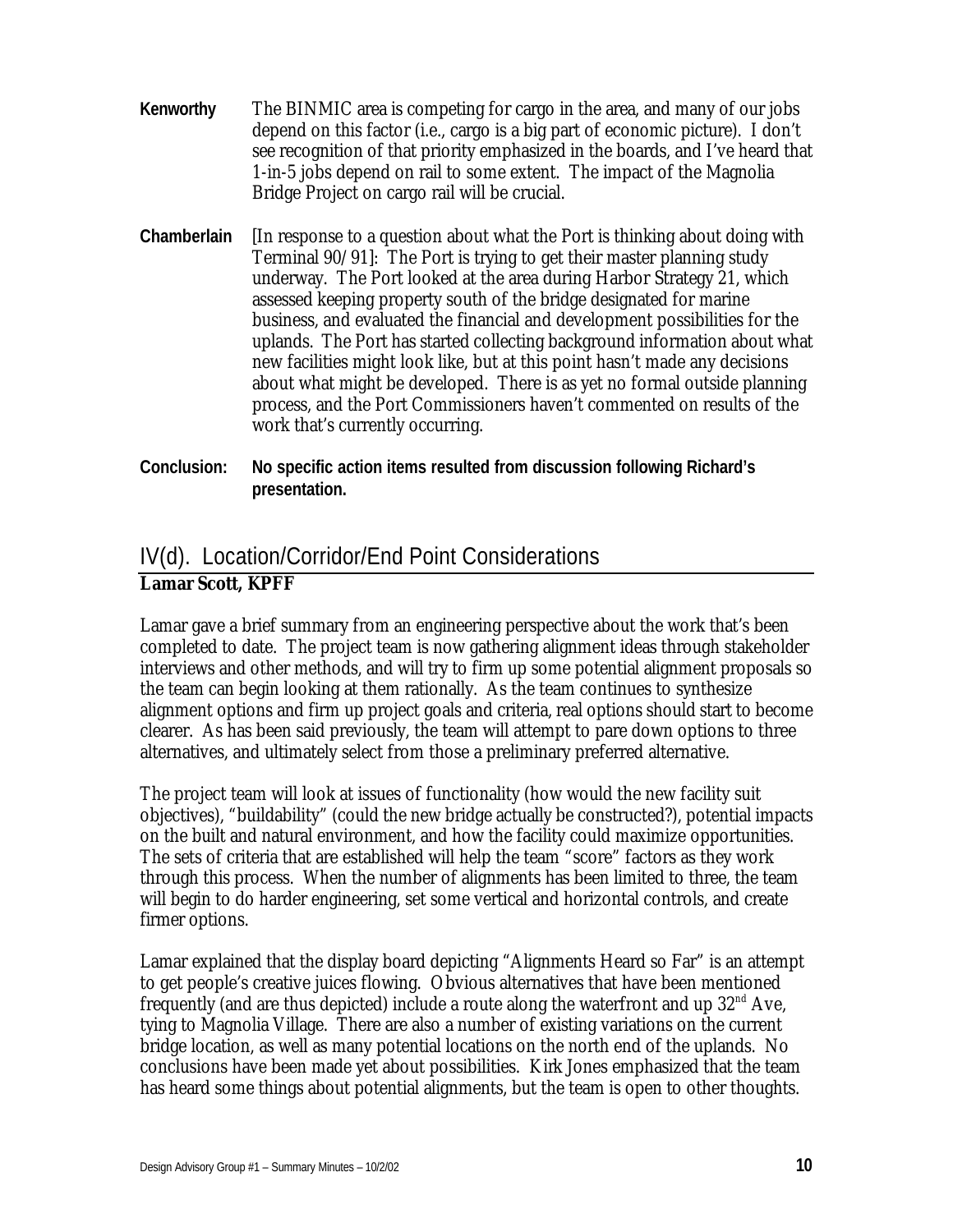#### **Discussion**

| Coney       | Why is the fourth access point not included on the poster? [It was, but was<br>depicted in a color that was difficult to see.]                                                                                                                                                                                                                                                                                                                                                                                                                        |
|-------------|-------------------------------------------------------------------------------------------------------------------------------------------------------------------------------------------------------------------------------------------------------------------------------------------------------------------------------------------------------------------------------------------------------------------------------------------------------------------------------------------------------------------------------------------------------|
| Fahlman     | Any extra distance added to bike routes would discourage cyclists. For that<br>reason, the further the possible relocation is moved to the north, the more<br>cyclists might decide not to ride. I like the red or green options (which were<br>the waterfront route linking to $32nd$ and existing location) more than the<br>purple box (surrounding the fourth access area). I also think that it's telling<br>that one-third of commuters use each of the three Magnolia access points.<br>By moving the bridge north, we'll lose that advantage. |
| Calhoun     | If a fourth access point feeds people across to Thorndyke, we'll see more<br>traffic on side streets due to people trying to get to Magnolia Village. We will<br>have opposition to that from local residents.                                                                                                                                                                                                                                                                                                                                        |
| Chamberlain | Has anyone talked to the streetcar folks about climbing the steep grade to<br>Magnolia Village?                                                                                                                                                                                                                                                                                                                                                                                                                                                       |
| Coney       | The route actually used to be street car route.                                                                                                                                                                                                                                                                                                                                                                                                                                                                                                       |
| Holloway    | A streetcar to Magnolia Village is a great option, but the project team isn't far<br>enough along to know grade possibilities or have that discussion.                                                                                                                                                                                                                                                                                                                                                                                                |
| Conclusion: | The Advisory Group recommended that the purple border surrounding the<br>proposed fourth access on the display board should be changed to a<br>brighter color. The project team agreed to change the color before the<br>Open House.                                                                                                                                                                                                                                                                                                                  |

## V. Next Steps in the Process

## **Brad Hoff**

Brad Hoff asked the Advisory Group if scheduling future meetings on the first Wednesday of the month would work. Most Advisory Group members were agreeable, although Lise has a potential conflict for the next few months.

The next steps for the team are to continue fielding alignment ideas at the open house and to begin developing criteria to help sift through proposed options. These topics will be tackled at the next Advisory Group meeting. Members of the design team will also begin to flesh out some design concepts to begin preparing for future meetings.

#### **Discussion**

**Coney** Would it be a good idea to invite a monorail representative to Advisory Group meetings? Harold Robertson would be a good liaison, but it could take a while to get some time on Harold's calendar. It would also be valuable